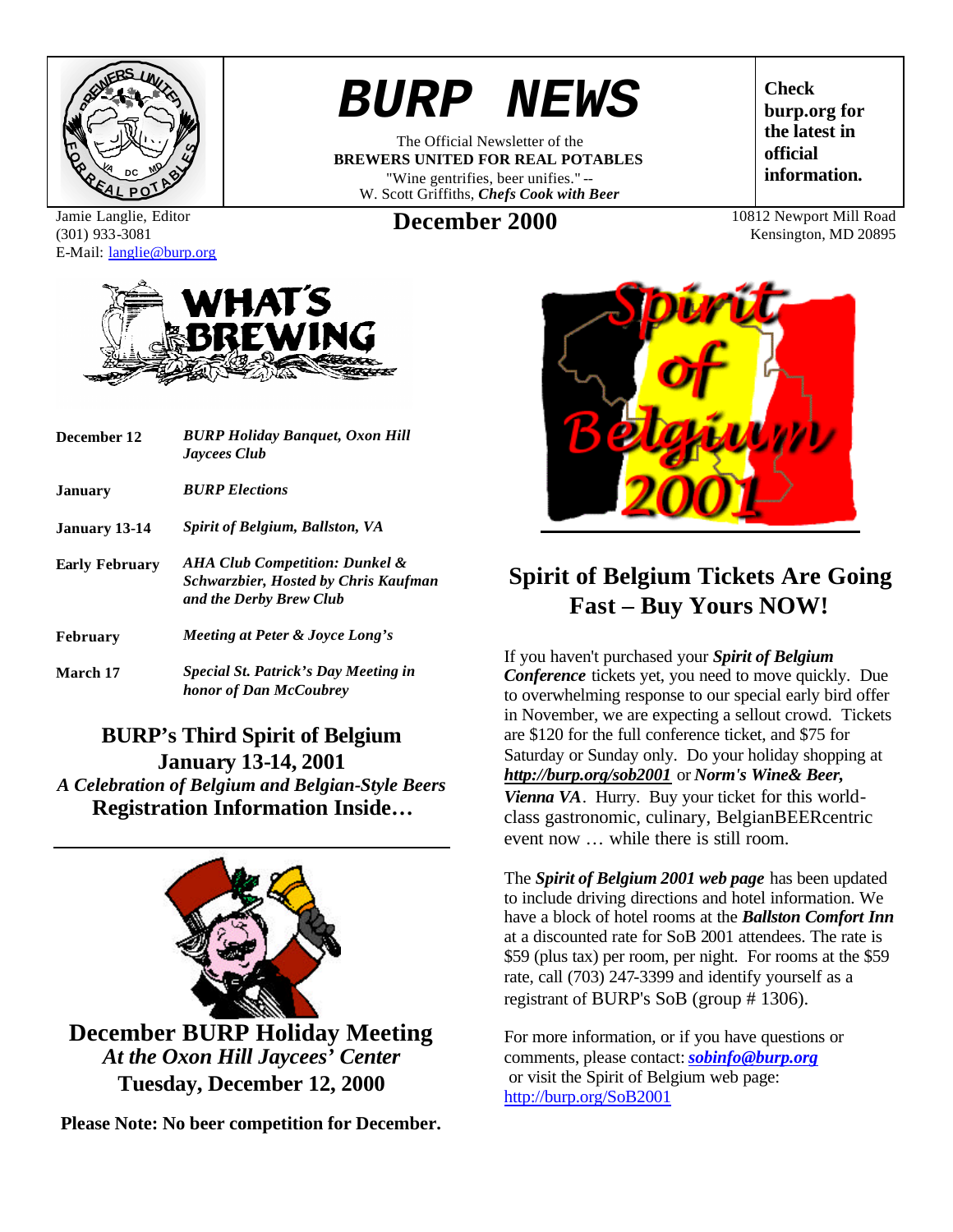

## **Ho, Ho, Ho -- Holiday Cheer! Join Us for the Annual Potluck Holiday Banquet on December 12** *By Bill Ridgely*

The December BURP meeting will be our **Annual Potluck Holiday Banquet**. This fabulous feast will be held at the **Oxon Hill Jaycee Center** in Ft Washington, MD on Tuesday, December 12. Doors will open at 5:00 PM for those who wish to cook on site and help decorate. Festivities will begin at 6:00 PM.

As always, volunteers are needed to help with decorating, setup, and post-event cleanup. If you would like to assist in any way, please contact Wendy or me at *301-762-6523* or e-mail us at *aaronridge@erols.com*

As with previous banquets, everyone should plan to bring a dish of their choice. If you are not sure what to bring, please feel free to contact us for suggestions. In past years, there have been a wide variety of appetizers, soups, salads, main courses, and desserts. We hope this tradition carries on. It has also been a long-standing tradition to use beer in dishes, if at all possible, so be creative. Try to provide enough food for at least 6-8 people. If you prefer to prepare your dish at the Jaycee Center, we have full cooking facilities available on site, including a stove, oven, and microwave (plus a large refrigerator for keeping ingredients fresh).

In addition to great food, the holiday banquet is always a showplace for homebrewed holiday beers, so please bring your best efforts to share around and to celebrate the upcoming start of the new millennium.

This year's banquet will include a Euro-Tour de BURP slide show as well as nominations for BURP officers for the upcoming year (BURP's  $20<sup>th</sup>$  anniversary!). Please consider becoming more active in your club by running for an officer post in the upcoming year.

The holiday banquet is always one of BURP's premier events and the grand finale to another great year of brewing, learning, and socializing. Hope to see everyone there!



### **Dittmann's Dispatch** *John Dittmann, Fearless Leader*

Hard to believe it is December already, but it has, indeed, arrived. As my term as Fearless Le ader comes to an end, I want to express my gratitude to all who have made 2000 a successful year for BURP.

**Jamie and Paul Langlie** deserve a raucous round of cheers for their work on the newsletter. *Good work Langlies!!* **Bruce Bennett** is to be congratulated for running a successful year of competitions. **Wendy Schmidt** earns our thanks for keeping the library in order. **Wendy Aaronson** ran an excellent slate of educational classes and tastings this year - *Hooray for Wendy!* **Ralph Bucca** was a stalwart as our Treasurer. Our newest officer, **Lynn Ashley**, did a tremendous job as Minister of the Web. And then there is **Bill Ridgely**. Bill was a rock as membership maven. However, only calling him "membership maven" leaves a lot of what Bill does for the club unmentioned. Bill is truly one of the indispensable people who keeps this club running year after year.

Thanks to all the people who opened their homes or property for meetings. It is truly great we can still use private homes and not need to meet at public locations all the time. I also want to acknowledge the hard work of those members, who helped with our Club's special events this year, including the Spirit of Free Beer, MASHOut, and Real Ale event as well as those who are currently laboring to produce the Spirit of Belgium.

The BURP year normally ends with the December meeting, but this is not an ordinary year. The Spirit of Belgium is scheduled for January, so there is no regular meeting. This means that current officers will be serving at their posts until the February meeting. We will still have elections in January, but the new slate of sucke, um, officers, will not take office until February. Woo Hoo, I get an extra month on my term. Does that mean my pension will be larger? [Election article follows.]

On a serious note - please come to the December meeting prepared to nominate candidates for the officers' slate.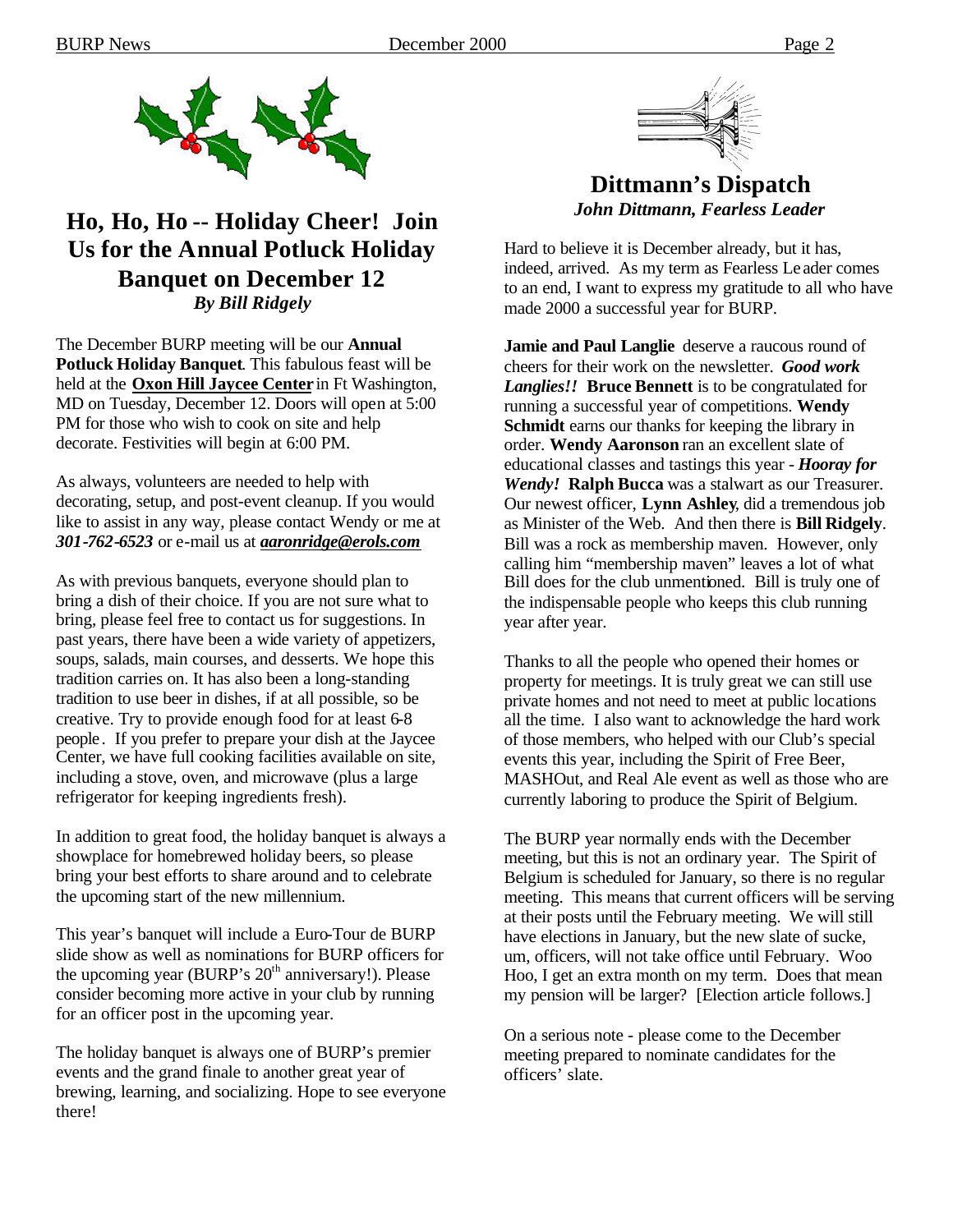Speaking of the December meeting, we will once again meet at the Oxon Hill Jaycees Center. There will be no competition and a minima l raffle, but there should be lots of good food and beer. Please remember to bring a Dish prepared with beer. *Each dish should have a sign with the cook, the name of the dish, and the beer used. See you there!*



## **BURP Elections 2001 on the Horizon**

Yes, once again it is time to elect new officers to serve us as leaders of BURP. Please nominate your friends and enemies at the December meeting or on BURPlist. Because of The Spirit of Belgium, there will be no January meeting. However, a ballot and directions about how to vote on the Internet will be included in the January newsletter. Open positions are:

*Fearless Leader* (President) *Minister of Education Minister of Culture* (Competitions) *Minister of Truth* (Newsletter) *Minister of Propaganda* (Membership) *Minister of Finance* (Treasurer) *Minister of the Web* (Web page) *Minister of History* (Libeerian)

The new officers will begin their terms beginning with the February meeting at Peter and Joyce Long's home.



**Welcome, New Members** *Bill Ridgely, Membeership*

Welcome this month to **Mary Ashton & Walt Hill** from the District and **Herb Rose** from Arlington.

Hope to see you all at upcoming meetings!



**The Real (Ale) Thing: November Meeting Report** *By Steve Marler*

#### **Real Ale Judges Convene**

The sun was falling quickly on a Friday night and the temperature was following suit. A fierce, cold wind from the northwest blew through the screens that enclose Bill Ridgely and Wendy Aaronson's back porch in suburban Washington, D.C. Twenty-eight kegs, dropped off at various times during the week, sat on the porch. Other than each one's shape and size, the only thing that distinguished one keg from another was a numbered sticker. Each keg was bundled in blue moving blankets to protect them—and their contents—from the cold.

Inside, the clock read 6:30 p.m., and people slowly started to trickle in. Casual conversation ensued. One hour and six pizzas later, all the 26 people that were expected had fought their way through the local traffic and were assembled. As a bellowing voice rose over the chatter with the familiar call, "Beer-ye, Beer-ye," the crowd became silent and gathered round.

The 4th annual Brewer's United for Real Potables' (BURP) Real Ale competition had offic ially begun. Tom Cannon, the competition organizer and heart and soul of the event, continued his opening remarks. He explained that the goal of this competition was to select the best real ale. Even though the beers were divided into categories, there was a lot of overlap between them. Tom instructed judges that if, for example, they had a beer that was entered as a best bitter but that tasted more like a ordinary bitter, and if it was a good, real ale, the judges should consider moving it forward. Tom further explained that real ales in England today use more hops, and some are now using American hops. His point was that a beer should not be marked down for having an American hop flavor or aroma, so long as it tasted good. He then thanked all the judges for attending and asked them to take their seats.

#### **Judging Gets Underway**

The 16 judges were split among four tables. Those selected to judge were BJCP certified and/or had been to England and had a lot of knowledge of real ales. Two stewards were assigned to each table while two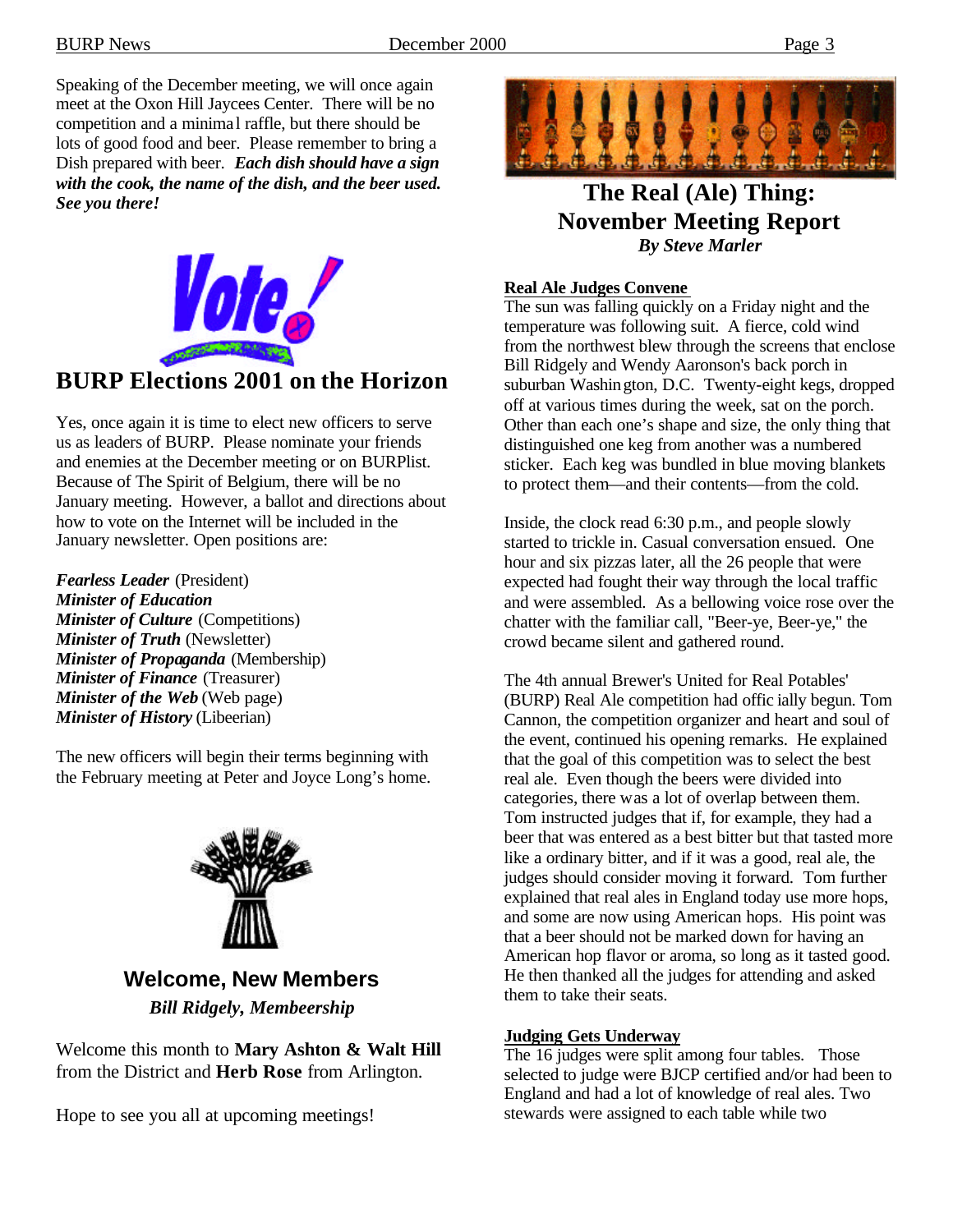cellarmen took care of the kegs. Table one judged three ESBs, two 80 shillings, one porter, and one brown ale; table two, seven milds; table three, seven special bitters; and table four, six ordinary bitters, and one mild.

The brass and steel of 17 hand pumps shimmered on the dimly lit porch. The pumps, all owned by BURP members, were fastened to a rail that spanned the outside perimeter of the porch. The stewards gathered on the porch, together with the cellarmen, and were given instructions. With 28 entries and only 17 hand pumps, the cellarmen and stewards had to move beer lines during the competition. They also had to pull enough beer through each time they changed kegs to ensure that the pump was clear of the first so that they were pulling 100% of the intended beer from each keg.

The stewards were running back and forth from the porch to the tables bringing half pints of beer, taking the used glasses and washing them, and going back out to the porch to pull the next beer. This continued for a couple of hours, until all the tables had finished judging their assigned beers. Each table put forward two or three beers for the best-of-show round.

Tom selected the four best-of-show judges whom he felt had the greatest experience in drinking real ale in England, combined with knowledge and understanding of what real ale is, how it is made, and whom also did not have a beer in final round. After much discussion and debate, the judges selected the top three real ales from the ten beers originally on the best of show table.

When the judges were finished, and Tom reviewed the results, he called all those who were still in attendance into Bill and Wendy's living room to announce the winners. In an unusual move, instead of announcing the winners beginning with the third place, he announced the first place winner. Tom did this as a practical joke because, just as he was going to announce the winners, Wendell Ose, the first place winner, had gone to the bathroom. Tom continued and announced that he and his wife Colleen had taken second, and that he, Colleen, and their friend James Harrison, had also taken third. That was quite a coup for Tom and Colleen. Even though they have been dedicated to brewing real ale and educating people about it, they had been shut out of the previous winners' circles for years. When first-place finisher Wendell returned from the bathroom, he was told that he had come in fourth and that he would have to wait to hear whom the winner was along with the rest of the BURP membership the following day at the BURP Real Ale festival.

#### **BURPERs Savor Real Ale**

The next day, Saturday November 18, was cold but the wind quieted down. BURP's monthly meeting and Real Ale festival took place at the same site as the Real Ale competition. The event began at noon with Tom Cannon and Andy Anderson conducting an educational seminar, complete with a power point presentation, on what constitutes real ale, how it is made and served, and how to be an educated consumer. It was an excellent seminar.

The meeting and festival started at 1 pm. As with most BURP meetings, the members brought great food in large quantities. The beer in the 28 kegs (19 five-gallon soda kegs, 3 six-gallon soda kegs, 2 Pins, and one Firkin) were tapped for all those in attendance to taste. The first 17 were available from 1 pm till 2:30, the rest available from 2:30 till 4 pm. Andy created an elaborate list that identified when each keg would be on, what type of beer it was, and who brewed it so that everyone trying them would be informed. After 4 pm, people could ask to have whichever beer they wanted put on.

At 2:00, BURP's President, John Dittman, presented the BURP Real Ale Cup and the ribbons to the winners. Wendell Ose was understandably surprised when his name was called as the first place winner. His only comment: "You lied to me. You told me I took fourth place." But once he had the cup in hand he thanked everyone. The festival went well on into the night and people were still there when I left at 8 pm.

**Steve Hamburg**, who was in town from Chicago and participated as a judge, summed up the event best. When asked his thoughts about the competition and festival, he replied, *"This is great. This is the best pub in the country right now!"*



**In addition to BURP, how many other Washington, DC-area local homebrew clubs [PAST AND PRESENT] can you name and locate? (Answer on page 7)**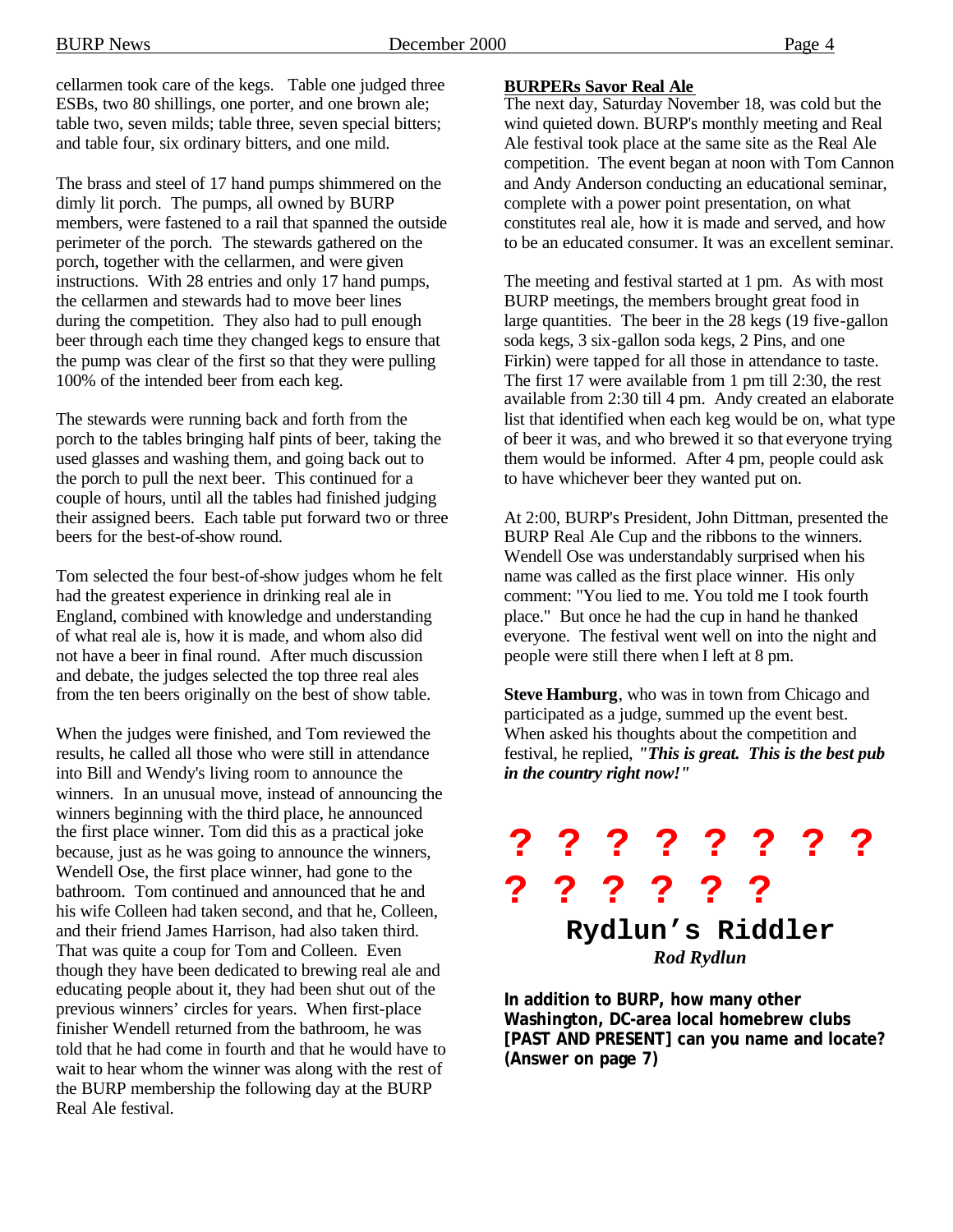

## **BURP EDUCATION UPDATE**

*Wendy Aaronson, Minister of Enlightenment*

#### **Belgian Beer Evaluation Seminars Prepare Judges for SOB**

Over the past several weeks, approximately 15 BURP members have been attending a series of Belgian Beer evaluation seminars in anticipation of Spirit of Belgium 2001. The purpose of the seminars is to do specialty training for our BJCP judges so that they can become experts for the Belgian homebrew competition.

Class members are required to attend the Spirit of Belgium Conference and also to enter at least one beer into the SoB homebrew competition. The class emphasizes brewing these beers as much as evaluating them. Instructors for the classes include several of our "home-grown" BURP Belgian beer authorities, including Colleen Cannon, Andy Anderson, Tom Cannon, Jim Busch, Mike Graham, and Wendy Aaronson.



#### **Euro Tour de BURP Slide Show to Debut at BURP Holiday Banquet** *Bill & Wendy &Craig Somers, Cyclemeister*

Bill Ridgely will present a slide show of highlights of the first ever Euro Tour de BURP bicycle trip which took place in October. Thirteen intrepid cyclists pedaled about 450 miles in a circular trip through Brussels, Cologne, Dusseldorf, and back to Amsterdam, visiting a

number of breweries and tasting lots of great beers. The grand finale was the "24 Hours of Beer" in Antwerp, Belgium on Oct 15, where the group was joined by several BURPers in Belgium just for the festival.



**The Beer Widow** *by Cathi Sypkens*

I believe it's time to discuss the dilemma of being a "Beer Widow." By this I mean when your partner is a homebrewer and you're not interested in beer or brewing, and you're pretty much doomed to boredom while they perform a nine-hour double decoction mash or traipse off to yet another beer festival.

The dilemma is not in being left alone. It's not the refrigerators full of beer. It's not the pungent odor of hops throughout the house or the siphon hoses knocking glasses over in the dish drainer or even the wort stains on the ceiling. It's the fact that you don't get enough time together. Homebrewing invades your life like a lactobacillus infection in your pale ale.

However, it is possible for both partners to have fulltime hobbies and still maintain a perfectly healthy relationship. Look at Hillary and Bill Clinton: she won a Senate seat in New York, and he likes to have sex with.... wait a minute, this is a poor illustration.

Let me cite a better example. People told us that our relationship wouldn't last because Ben is a true beer geek, and my personal opinion is that all beer should be poured down the toilet (except, of course, Lindeman's Kriek Lambic). Nevertheless, we've been together for two and a half years, which is five times as long as any of his previous relationships. Ben may belong to five homebrew clubs and attempt to attend all of their meetings in addition to brewing the legal limit every year, but we still manage to do other things together. For example, I watch him get beaten up during kickboxing practice, and he has agreed to go horseback riding someday. By the way, when does Hell freeze over?

When one or both partners has an all-consuming hobby, it enables each of them to have "me" time, which is very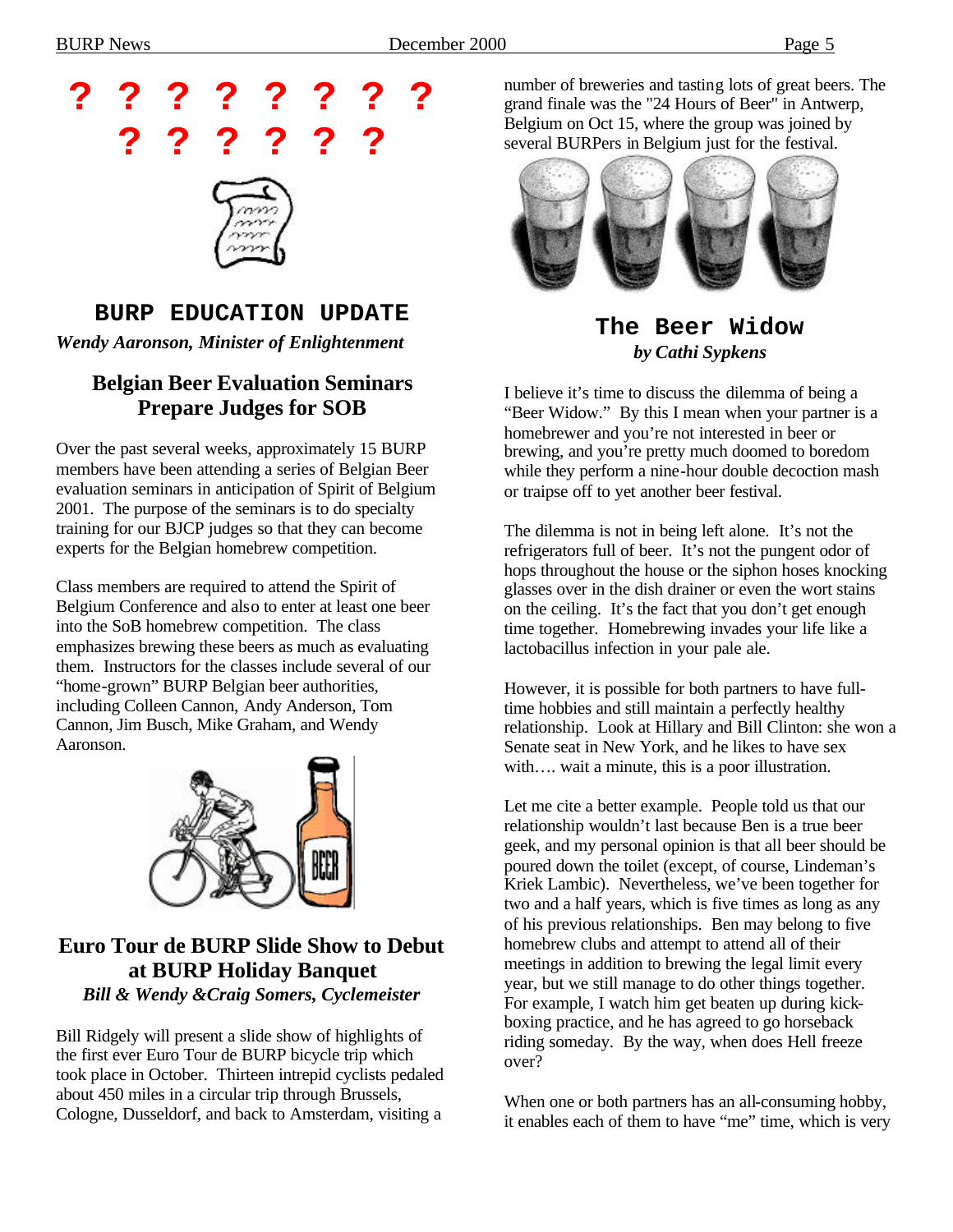important for mental health (especially if you're Ben's girlfriend). Time apart makes you appreciate time together. However, deciding when and how to spend time apart can be difficult. During the past 2 years, Ben and I have perfected this skill. For example:

**Cathi:** Where are you going?

**Ben:** To the Maryland Craft Beer Festival.

**Cathi:** Another festival!?!

**Ben:** I haven't been to a festival for three months.

**Cathi:** You just went to one in July!!

**Ben:** Yes. This is October, that's 3 months. HELLO.

**Cathi:** But you'll be gone ALL day.  $\langle$ sniffle>

**Ben:** Yeah, that's the idea.

**Cathi:** But what am I supposed to do all by myself? **Ben:** <sarcastically> Oh, I'm sure there's a nice cake you can bake or something.

**Cathi:** FINE.

**Ben:** Uh oh. <thinking fast.> Why don't you go with me?

**Cathi:** Okay, let's see: stand around, watch you and your friends get smashed, drive your sorry ass home, clean up the car because you got sick halfway home, drag your smelly body into the house, listen to you snore all night and spend Sunday nursing you back to your normal obnoxious self. I don't think so.

**Ben:** Well, I offered, so don't whine to me about not spending time together.

**Cathi:** You know, maybe I'll go shopping. **Ben:** FINE.

So you see, it is quite possible to successfully balance hobbies and a relationship. I have to admit, I envy the couples who attend beer festivals together, because they are spending quality time with each other and doing something that they both enjoy. Meanwhile I'm forlornly shopping at Ikea emptying our (Ben's) bank account. Oh well.

I look at it this way: you're not going to be interested in everything your partner likes, so you might as well develop interests of your own. Therefore, on beer festival or brewing days, when I am relegated to the rank of designated driver or beer widow, I take comfort in knowing that I'm not the only one alone. Maybe we beer widows should get together and live it up in our own beer-challenged way. Shopping anyone?

#### *[Editor's Note: Do we see a possible sitcom in the making here? Move over, "Home Improvement!"]*



## **For the Good of the Order**

A big, personal "Thank You" to Bill Ridgely, who substituted as newsletter editor for the November issue, while Paul and I were busy preparing to leave for China. Great job, Bill, and much-appreciated.

Also, kudos to Colleen Cannon and the rest of the Spirit of Belgium Planning Committee – you're doing a yeoman's job, and we'll all enjoy the results.

#### **Editor's Corner** *Jamie Langlie, Minister of Truth (and trusty Co-minister, Paul)*

Paul and I returned from our trip to China just in time to pound out this month's newsletter. What a strange and wondrous place China is! I don't have time for a travelogue tonight, so I'll save some stories for next month. We did have a great tour of the original Tsing Tao Brewery, hosted by the Director, who treated us to a marvelous lunch in the company dining room. Tsing Tao at the source was very fresh and clean on the palette.

We also managed to stumble across an actual brewpub ["Fresh Beer Made by Ourselves"] attached to an Italian restaurant on a side street behind the Sheraton Great Wall Hotel (near the Hard Rock Café). There, one had two choices – "dark" and "light." The dark was a rather tasty generic stout, and the light, a somewhat nondescript, ale. On our last night in Beijing, we returned to the place, after a farewell dinner with friends, who toasted us with several "Kampeis." ("Bottoms Up!") Paul then attempted to explain to the bemused, befuddled pub wait staff (whose English was minimal) why he preferred the pub beer to Tsing Tao because Tsing Tao adds rice to their brew and the pub does not.